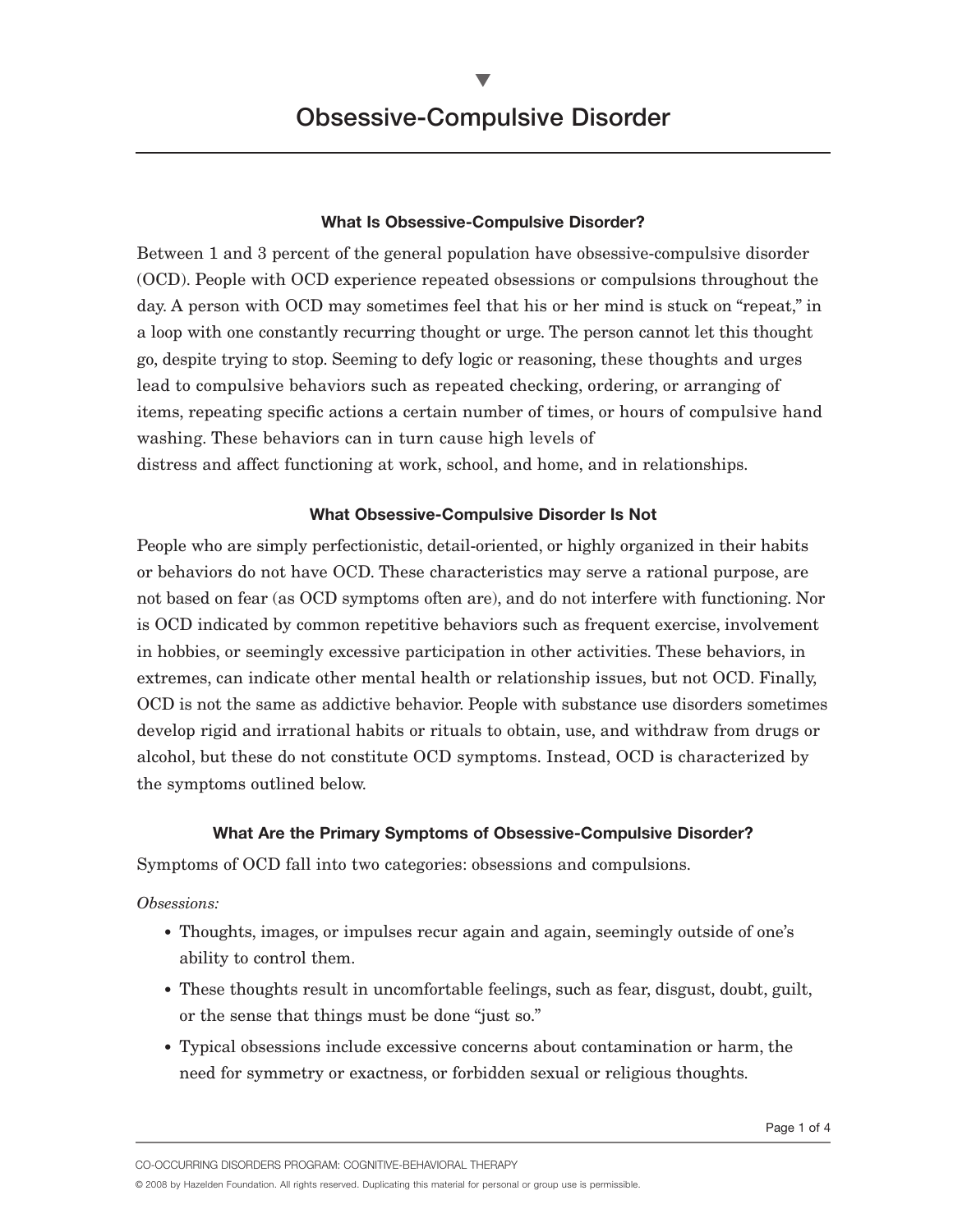### *Compulsions:*

- The person feels driven to perform repetitive behaviors, either physically or mentally, in response to the obsessions.
- These behaviors are aimed at reducing the negative feelings (for example, fear, disgust, doubt, or guilt).
- These behaviors may be repeated in specific ritualistic ways, in severe cases intermittently throughout the day or continuously, all day long.
- Typical compulsions include repeatedly washing hands, repeatedly checking locks, ordering and arranging, hoarding, and mental compulsions such as silently praying or repeating words.

People with OCD recognize the irrational nature of their thinking and behavior, but feel unable to control either.

# **What Is the Cause of Obsessive-Compulsive Disorder?**

OCD is believed to have complex causes related to genetics, brain physiology, early experience, family, and other environmental factors.

#### **What Are the Usual Treatments for Obsessive-Compulsive Disorder?**

Both medications and therapy are effective for OCD. Antidepressants are the most effective medications for OCD. Sometimes benzodiazepines may be used. Cognitivebehavioral therapy (CBT) approaches have also been found effective. CBT usually involves some element of exposure to obsessive thoughts and response prevention to block compulsive behaviors, so that a person can develop new ways of thinking and acting. CBT also focuses on helping people challenge inaccurate thinking underlying thoughts and behaviors in OCD and developing healthier coping skills.

# **How Does the Use of Alcohol and Other Drugs Affect Obsessive-Compulsive Disorder?**

A person with OCD feels tremendous internal pressure to engage in particular behaviors or mental rituals, and also feels overwhelming anxiety and distress. The use of drugs and alcohol may seem like an attractive option to ease that distress. Although drugs and alcohol may provide the person with a brief respite, the symptoms of OCD return and, without treatment, they worsen. And not only are substances an ineffective coping

CO-OCCURRING DISORDERS PROGRAM: COGNITIVE-BEHAVIORAL THERAPY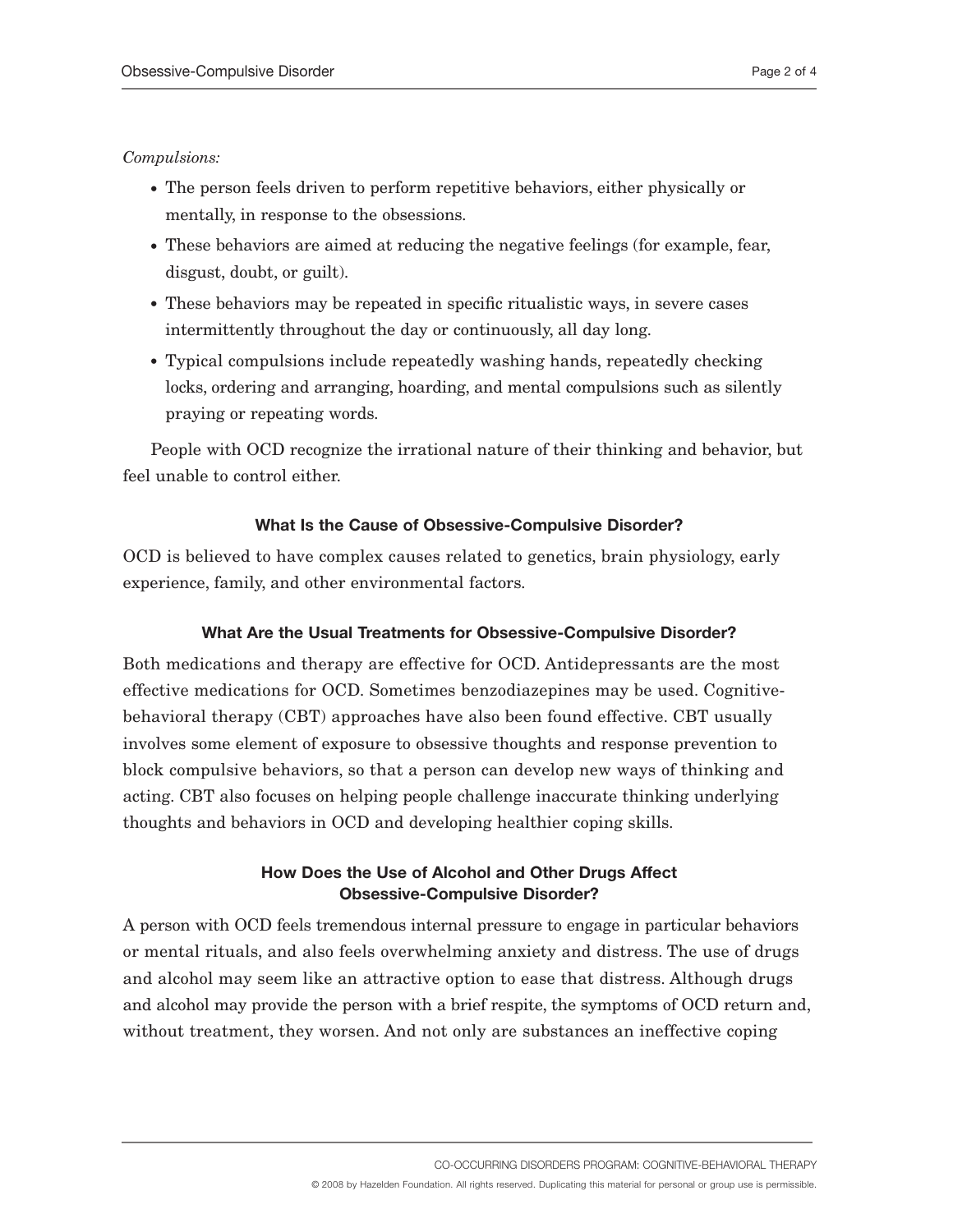strategy in themselves, they may interfere with the person's seeking needed OCD treatment. People who do get OCD treatment benefit less from either the medications or CBT if they keep using substances. Further, benzodiazepine medications have addiction potential and are not recommended for people with co-occurring disorders.

# **How Does Obsessive-Compulsive Disorder Affect Addiction Treatment and Recovery?**

A person who has used drugs and alcohol to deal with OCD sometimes experiences a return or worsening of symptoms, which can cause the person to relapse and question the benefits of abstinence, at least in the short term. A person with OCD may also consider the symptoms embarrassing and not discuss them with an addiction treatment counselor. Meanwhile, the obsessions and compulsions may be overwhelming. Not talking about these issues will make it less likely that the person will benefit from the substance use treatment. Antidepressant medications and CBT are both effective treatments for OCD, although they may take time to work (usually at least several weeks). Benzodiazepine medications offer some immediate relief from anxiety but are not effective in the long term, especially for people with co-occurring disorders.

Thus, untreated and persistent symptoms of OCD increase the risk for relapse and make addiction treatment and recovery more difficult and complicated.

# **Treatment for Co-occurring Obsessive-Compulsive and Substance Use Disorders**

An integrated treatment approach—one that addresses both disorders at the same time usually yields the best results. The substance use disorder must be adequately treated using appropriate addiction therapies and medications. The OCD must be treated with antidepressant medication, CBT, or a combination of the two. Since people with OCD may not want to talk about their symptoms due to embarrassment, it is important that both the patient and providers understand that, like addiction, OCD involves behaviors that cannot be controlled by will alone. For the same reason, people with obsessivecompulsive disorder can benefit from attending peer support groups, and they can also benefit from connecting with others who have these co-occurring disorders and are in recovery.

CO-OCCURRING DISORDERS PROGRAM: COGNITIVE-BEHAVIORAL THERAPY

© 2008 by Hazelden Foundation. All rights reserved. Duplicating this material for personal or group use is permissible.